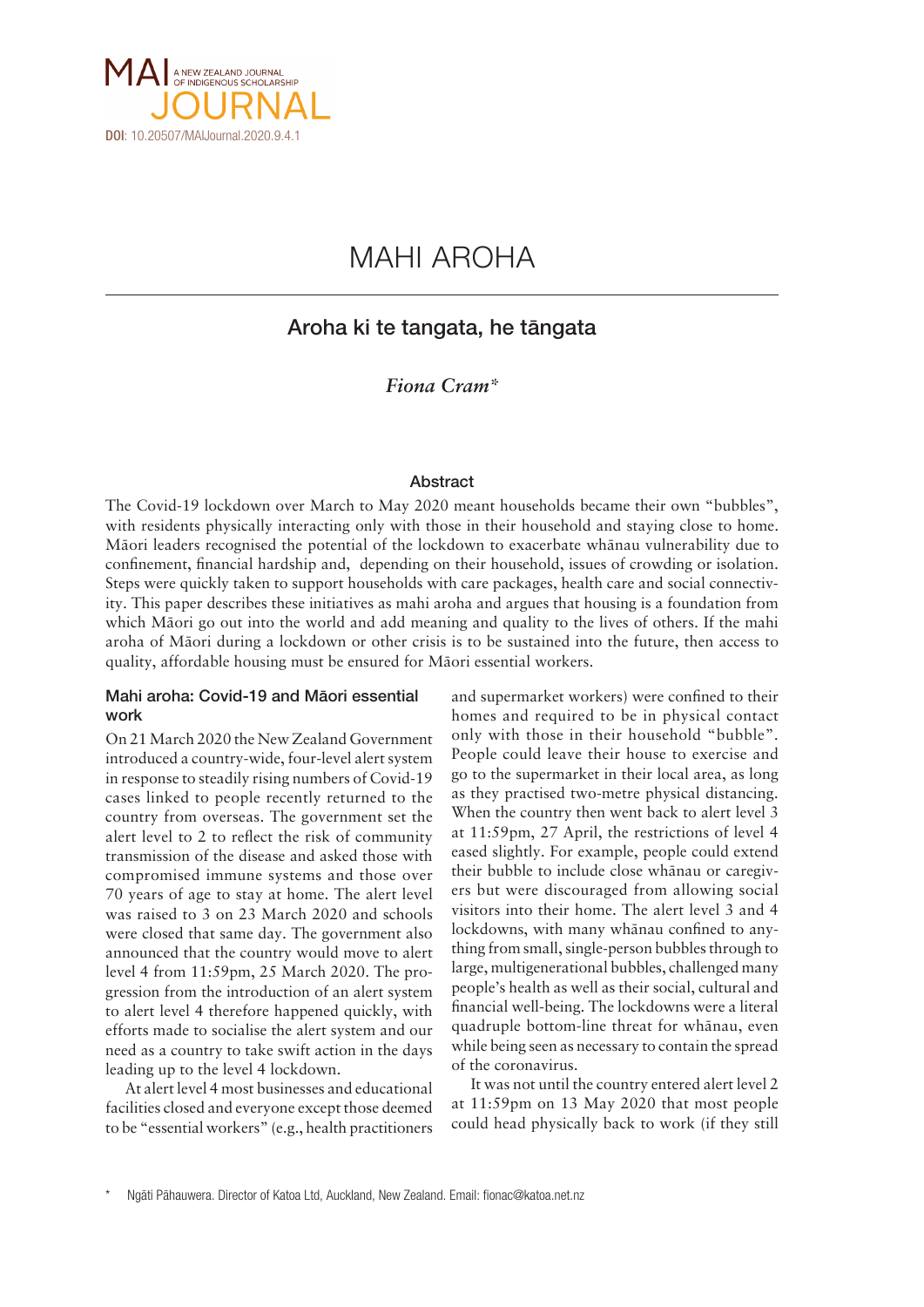had a job) or school, and most businesses began to reopen if they could implement the one-metre physical distancing requirement (New Zealand Government, 2020). We moved to the lowest lockdown level, level 1, at 11:59pm, 8 June 2020, and physical distancing and social gathering restrictions were lifted, although the country's border remained closed. While there is uncertainty about how long level 1 will last, with a Covid-19 vaccine seen by many as a key determinant of this, the country retains an alert system and preparedness to increase the alert level again if warranted by any future community clusters of Covid-19. It is therefore important to learn from what happened for Mäori during the level 4 lockdown, in particular, so that we can celebrate the ways in which people looked after one another and also help ensure our capacity to do so again, should the need arise because of Covid-19 or some other crisis or disaster.

Iwi, hapü and Mäori organisations quickly recognised the vulnerability of many whänau under alert level 4, and hastily (re)configured services and essential workers to deliver food parcels, hygiene packs and other resources to people's doorsteps. Those confined to their homes took to their phones and email to check in with their clients and their relations, especially those who were older or immunocompromised, and many also broadcast karakia, messages of encouragement and hope, and exercise, cooking, educational and general survival tips to whänau (via Facebook and other social media platforms). Facebook was also a way to see how whänau were doing and to send them personalised messages along with offers of help and support. As Barlow (1991) writes, "A person who has aroha for another expresses genuine concern towards them and acts with their welfare in mind. . . . It is the act of love that adds quality and meaning to life" (p. 8). The mahi aroha—essential work undertaken out of a love for the people—of paid and unpaid Mäori workers undoubtedly helped many whänau get through the challenges they faced during and after the lockdown.

We need to ensure that this capacity for mahi aroha is retained, grown and strengthened so that responsiveness to the needs of vulnerable whänau is possible when crisis strikes again, as well as on an ongoing, day-to-day basis. It is argued here that a key pillar of Mäori capacity for mahi aroha is affordable housing, so that people have the security of a home base. Whether this is within their tribal rohe or they are guests on another iwi's whenua, a secure and affordable home is akin to

a türangawaewae in that it provides people with a base from which they can reach out and help and support others. If they are too consumed with the financial or health burdens of the housing they occupy then instead of being able to reach out to others, they may find themselves "locked in"—possibly wanting to but unable to manaaki others. In providing an overview of mahi aroha during the Covid-19 lockdown, this paper aims to spark conversations about the value of those who perform this essential work and ask whether we are doing enough to look after them, including by providing a türangawaewae by way of their housing. This is not intended to take away from the need many whänau have for housing, but rather to argue that the more whänau who have affordable housing and a place to call home then the more capacity Mäori will have for mahi aroha.

#### *Mahi aroha*

Mahi aroha was the driving motivation among those who were drafted—as redeployed workers and unpaid community workers—as essential workers within Mäori communities during the Covid-19 lockdown. This section canvasses examples of Mäori-driven initiatives (rather than attempting to fully report on all activity).

Early in the pandemic a National Mäori Pandemic Group—*Te Röpü Whakakaupapa Urutä*—was established by Mäori health experts as a coordinated source of information for whänau Mäori and the government. This group has provided information and advice about the risk posed to Mäori by Covid-19 and steps the government and others can take to mitigate this risk and meet their Treaty of Waitangi obligations, as well as information about Covid-19 and the lockdown for whänau and Mäori organisations (Te Röpü Whakakaupapa Urutä, 2020).

*Iwi Rünanga and Trust Boards* have been active during the lockdown. For example, the Maniapoto Mobile Unit has been on the road providing immunisations, particularly for kaumätua (Maniapoto Mäori Trust Board, 2020). Te Tohu o Te Ora o Ngäti Awa chartered flights to deliver supplies to tribal members in lockdown on Motiti Island in the Bay of Plenty ("Ngäti Awa Fly Vital Supplies", 2020). In West Auckland, Te Whänau o Waipareira (2020) reported that it reorganised in order to provide support to whänau. Iwi have also been leaders in coordinated community responses. For example, the Tïhei Mauri Ora Emergency Response Centre is a pandemic coordination unit within the rohe of Ngäti Kahungunu, led by Ngäti Kahungunu Iwi Inc. and the Hawke's Bay District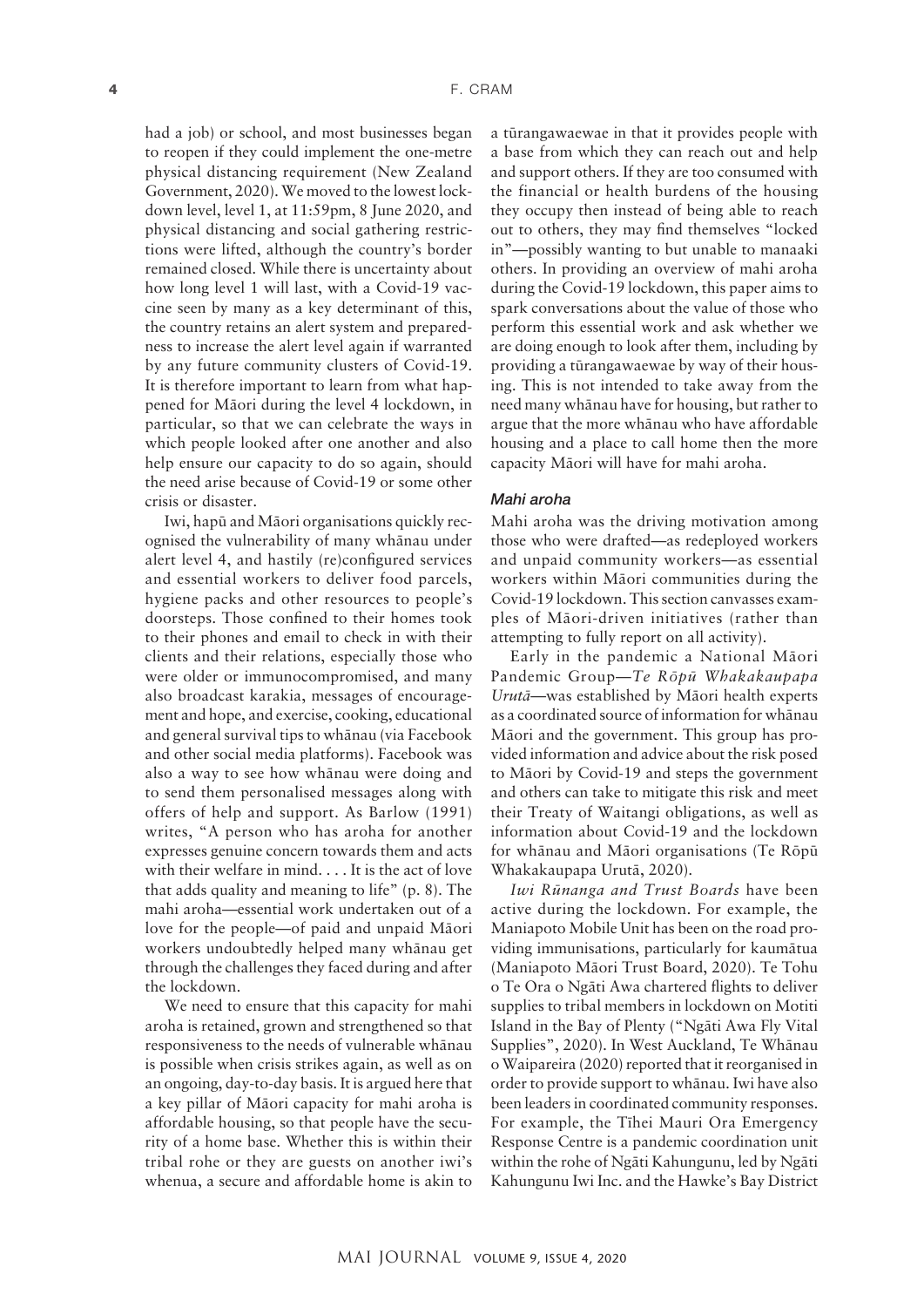Health Board in partnership with Taiwhenua, post-settlement groups, Mäori health providers, government agencies, non-governmental organisations and private organisations. Food and care packages were being delivered to "Whänau Pounamu"—those who needed to be cared for and cherished (Wairoa District Council, 2020).

*Iwi-run checkpoints* received a lot of press during the lockdown, as iwi sought to contain the entry and spread of coronavirus within their communities by setting up checkpoints to prevent outsiders travelling into their rohe. These checkpoints where staffed by volunteers and often operated with cooperation, and at times with the presence, of the police (Hurihanganui, 2020).

*Whänau Ora* services and organisations were deemed essential services during Covid-19 level 4, meaning that Whänau Ora and Mäori health providers could deploy resources to support whänau (Whänau Ora Commissioning Agency, 2020). An extra \$15 million of Te Puni Kökiri funding for Whänau Ora commissioning agencies was announced in mid-April, so that they could work with wholesale suppliers to provide kai packs and winter packs for whänau (Te Ohu Kaimoana, 2020). The Whänau Ora Commissioning Agency announced early in the lockdown that it would be redeploying Whänau Ora funding and resources to support those most at risk from Covid-19, especially kaumätua (Whänau Ora Commissioning Agency, 2020). In Te Waipounamu, Whänau Ora navigators delivered over 20,000 packages, and supported 800 whänau with kai and 600 with paying their power bills ("Te Waipounamu Whänau", 2020).

*Mäori health and social service providers* also responded by staying in touch with clients via phone and social media to check that they were well and asking if they needed any additional support or help. An additional \$30 million was made available so that health providers could provide a telehealth service alongside financial assistance to whänau to ensure their health needs (e.g., prescriptions) were being met. The funding also ensured the continuity of in-home care for kaumätua (Te Ohu Kaimoana, 2020). Mäori and iwi health organisations have also been pivotal to the achievement of equity for Mäori for flu vaccinations for over-65-year-olds in many regions (Dewes, 2020). Mäori education providers also stepped up with online content for whänau, so that learning could continue during the lockdown.

There have also been many, many *whänau* who have been sharing online with the wider community to encourage and uplift people. *Te Ao Mäori* 

*News* has profiled many of the ways that people have done this. For example, Connie and Tony Hassan in Kaitaia have been sharing waiata and karakia online through the lockdown, to contribute to "collective strengthening" (Perich, 2020, p. 1). Kirsten Holtz from Whangarei launched Mumma's Kitchen on Facebook and Instagram during lockdown to show people that "healthy kai made easy" was within their grasp as well as to provide other useful household tips and advice (e.g., composting) (Nathan, 2020).

Many *Mäori businesses* also offered support and resources to whänau during lockdown. Takitimu Fisheries, for example, supplied fish for whänau.

#### *Discussion and recommendations*

The Covid-19 lockdown demonstrated the capacity Mäori throughout Aotearoa have for mahi aroha. Mäori moved swiftly to fill gaps in the government's responsiveness and to ensure that whänau were remembered and cared for. Mäori health experts inserted Te Tiriti o Waitangi into national pandemic narratives, iwi and hapü and Mäori organisations and businesses moved to protect constituents and to deliver resources and hope to those in need, and whänau exercised their social media skills to connect across the country and around the world. In 2007 the Office for the Community and Voluntary Sector's *Mahi Aroha* report concluded that collective identity and the responsibility that comes with relationships is central to mahi aroha, and essential to the survival and vitality of Mäori (Office for the Community and Voluntary Sector, 2007). The mahi aroha canvassed by this report, however, was nowhere near the breadth of mahi aroha seen during the Covid-19 lockdown. It is therefore recommended that the Office for the Community and Voluntary Sector commit to collating the full extent of mahi aroha during 2020, as an update to its 2007 report.

Secondly, the time Mäori are able to devote to service within their communities has steadily declined from the late 1990s. More hours of paid work and more people living in a house are consequences of the increasing costs of housing for many whänau, with the result that many people may have less time or energy to offer to those outside their immediate household. Anecdotal evidence suggests that those who were most able to provide mahi aroha during the Covid-19 lockdown were those whose housing was secure, as they either owned their own home or were in secure rental tenancies. Similarly, whänau in precarious housing or without homes were among those most affected by the lockdown. As housing costs continue to